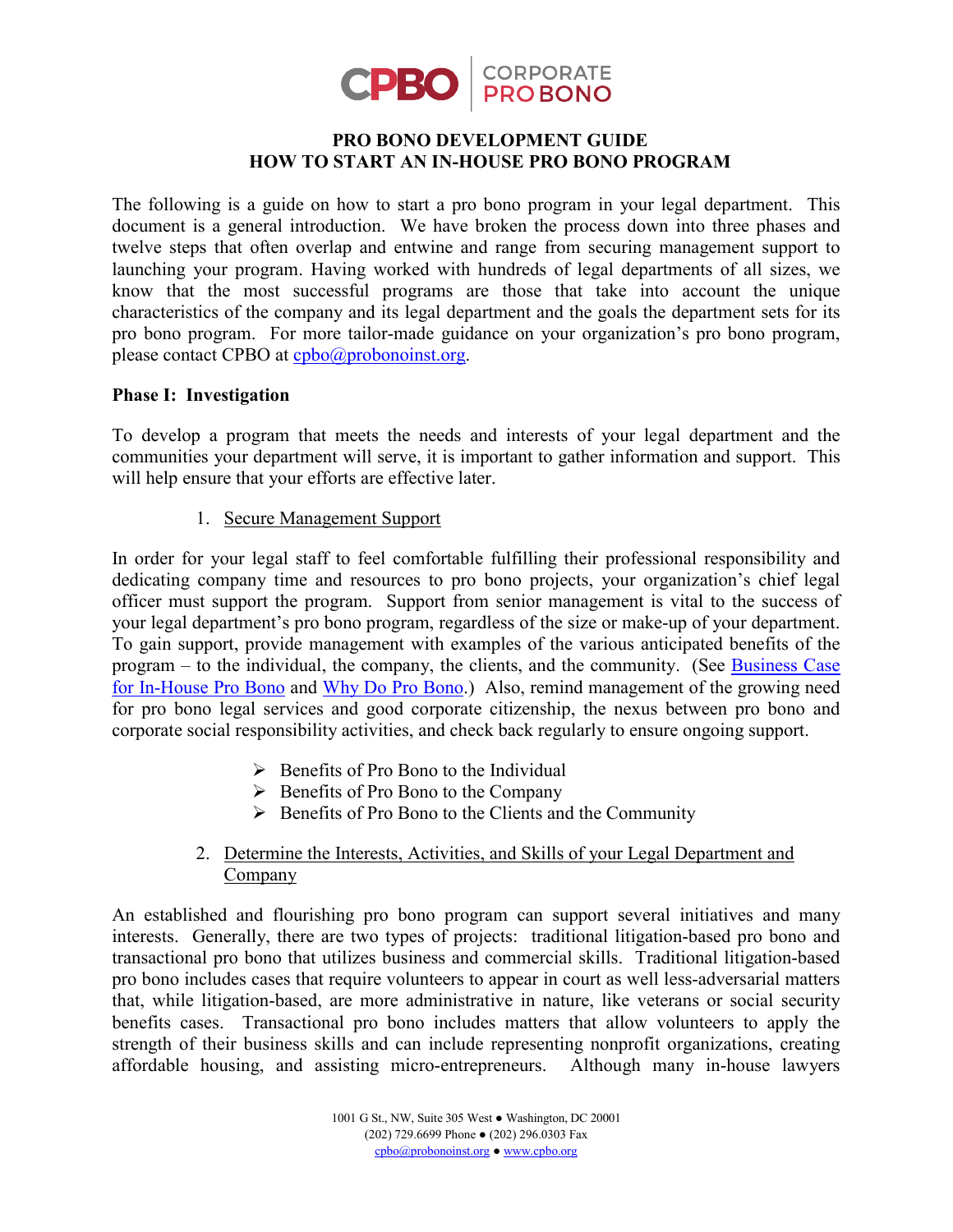consider the chance to handle pro bono litigation matters a welcome change of pace from their daily practice, others prefer opportunities that allow them to apply the skills they use for their employer.

# *Legal Department*

The best way to determine the interests of your legal staff is to conduct a survey that asks members of your legal department what legal pro bono work are they currently doing, what type of work they would be interested in doing, and what the perceived impediments are to providing legal pro bono work. You may be surprised at what is already in place and the reasons why some colleagues are hesitant to participate. (Request [Interest Survey\)](mailto:cpbo@probonoinst.org?subject=Interest%20Survey) If you are aware of certain interests of your legal department, company or management, you may tailor your survey to focus on those specific options.

- What are People Doing Now?
- $\triangleright$  What are People Interested in Doing?
- What are the Perceived Impediments to Doing Pro Bono?

# *The Company*

Also, research your organization's corporate social responsibility (CSR) or foundation goals and efforts. To the extent you can coordinate efforts (see [Intersection of CSR and Pro Bono\)](http://www.cpbo.org/wp-content/uploads/2018/08/Example-of-Aligning-CSR-and-Pro-Bono-updated-IP.pdf), you will not only be more likely to obtain management support, but once you launch your pro bono program, it may be more impactful on the intended beneficiaries and create ancillary benefits to your organization such as an increased sense of community across departments.

- What are the CSR and Foundation Goals and Efforts?
- $\triangleright$  Are There Opportunities to Coordinate?

# 3. Examine the Needs of the Community and Identify Opportunities and Partners

Before your legal department proceeds any further, familiarize yourself with the unmet legal needs in the communities in which your legal department operates. Learn about local and national pro bono providers (legal services organizations that screen and place pro bono cases, law firms that have strong pro bono programs, community development groups and nonprofit organizations) and the types of matters for which they most desperately need volunteers. These will be the most abundantly available matters and those through which your legal department may have the greatest impact. In addition, consider what other law departments in your area are doing (see [CPBO Best Practice Profiles\)](http://www.cpbo.org/resources/best-practice-profiles/) and contact your local [ACC Chapters](http://thepbeye.probonoinst.org/2013/01/30/acc-chapters-pro-bono/) to determine what pro bono activities they may have planned.

Inquire specifically about transactional pro bono opportunities, discreet and time-limited pro bono projects, as well as other pro bono projects that address issues or concerns your colleagues raised in response to the pro bono survey. Use this time to assess the landscape and obtain answers to your questions. Corporate Pro Bono and the Pro Bono Institute can also help you to locate legal needs studies and identify key public interest organizations and community groups.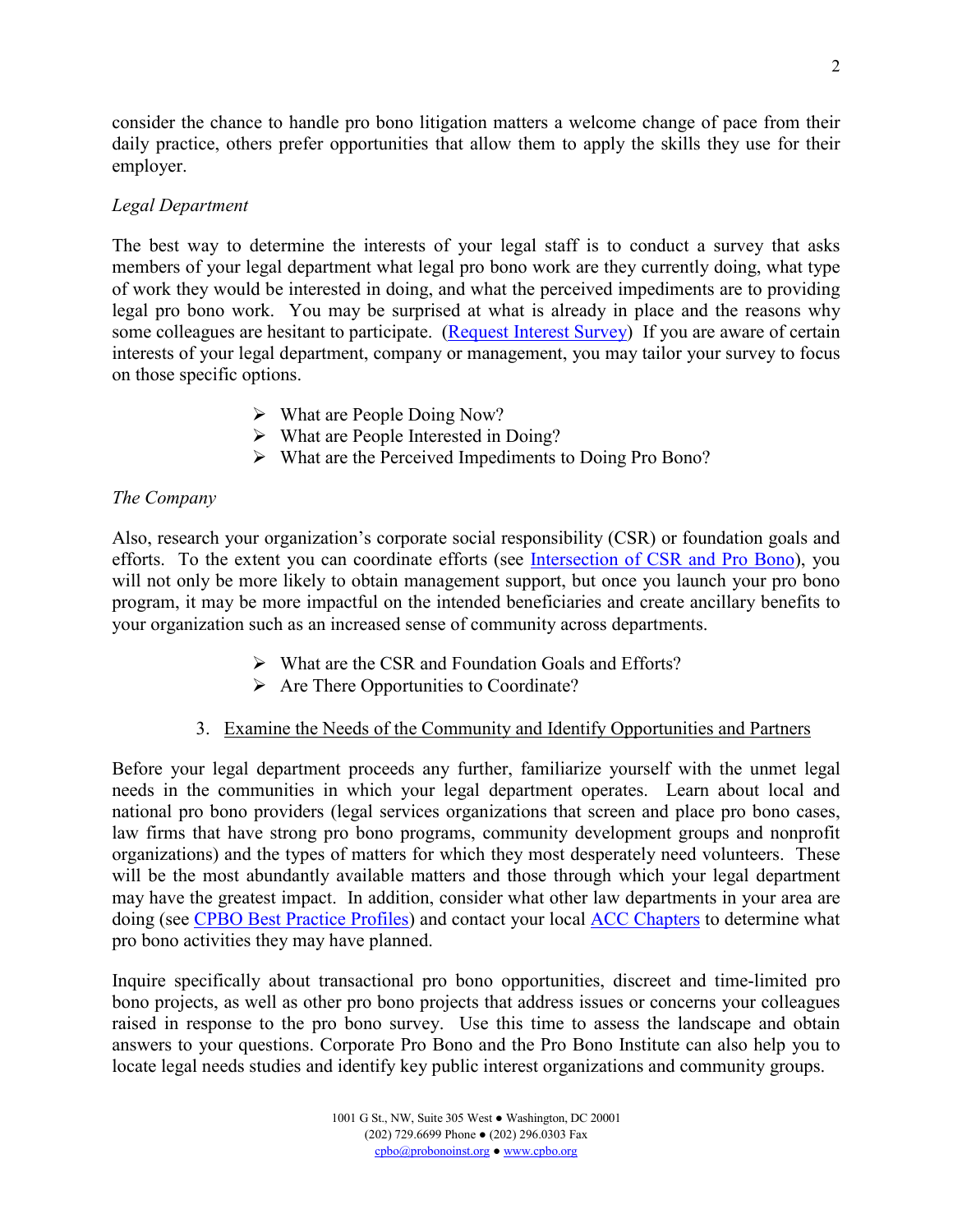- **Legal Services Providers**
- $\triangleright$  Law Firms
- $\triangleright$  Community Development Groups
- $\triangleright$  Other Nonprofit Organizations
- $\triangleright$  In-House Law Departments
- $\triangleright$  ACC Chapters

We also recommend that you speak with your CSR or foundation colleagues about the organizations they support and their needs. Again, investigate whether there are opportunities for your legal department to provide legal assistance to complement programs and services already supported by your company (keeping in mind potential conflict issues) or research opportunities that relate to the same focus areas as your company's philanthropic efforts.

#### 4. Clarify the Scope and Goals of Your Program

Before delving too far, clarify the vision your department has for its pro bono initiatives. This will inform the choices you make as you create and develop your program.

#### *Nature and Scope of Engagements*

One area for you to focus is the nature and scope of engagements your department's program will support. Generally, there are two types of programs: cafeteria style programs and signature pro bono programs. A cafeteria style program empowers members of the legal department to provide legal services to individuals or organizations of their choosing. Departments may impose certain limits, such as developing a list of approved pro bono providers, but within those limits legal staff has the opportunity to pursue a wide range of pro bono projects. Alternatively, a signature pro bono program allows a department to focus its pro bono activities on one or more specific areas of the law or population, such as education or veterans, increasing the department's ability to impact a specific legal need. (See Signature Projects: A Pro Bono Model [of Focus and Commitment](http://www.cpbo.org/signature).) Many departments have adopted a hybrid model, offering legal staff the opportunity to pursue their individual passions, while sponsoring several signature initiatives that the department as a whole supports and promotes.

- Cafeteria Style Program
- Signature Pro Bono Program
- Hybrid Pro Bono Program

#### *Breadth of the Program*

For departments that have offices around the world, deciding whether your program will initially be available to all legal staff or will start where the majority of your lawyers are located is an important step. Many larger legal departments launch their programs in one or two of their bigger offices and then expand to other offices as the programs mature. However, some departments have launched global programs that engage the majority of offices from the start, regardless of location.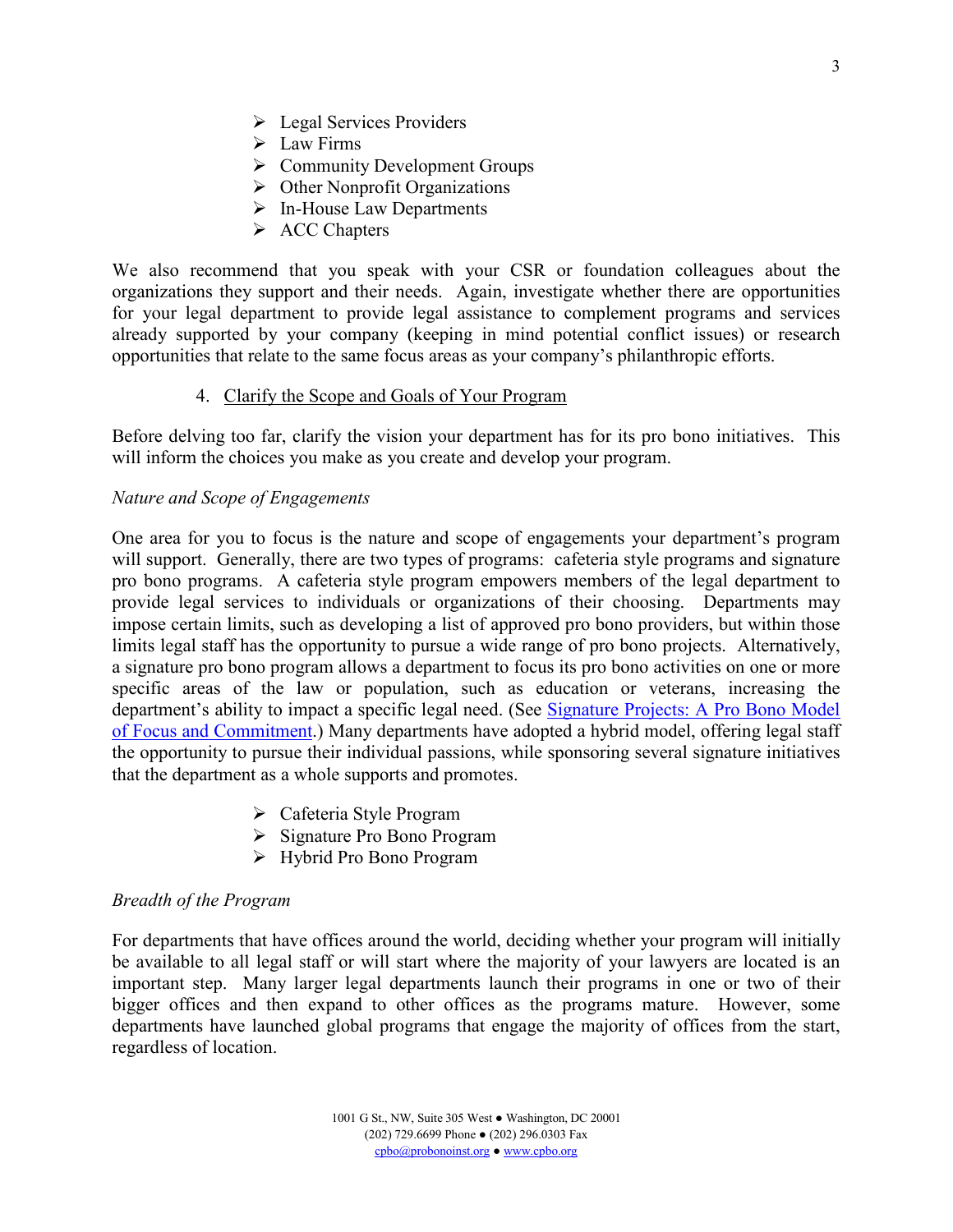- > Local Program
- $\triangleright$  National Program
- Global Program

In addition, all departments (regardless of size) should determine whether their pro bono program will be limited to attorney volunteers or [engage the entire legal department,](http://www.cpbo.org/wp-content/uploads/2018/11/In-House-Non-lawyer.pdf) including paralegals, contract and compliance specialists, and other support and professional staff. Most legal departments engage all legal staff in the administration and implementation of the departments' efforts. By doing so, departments are able to increase capacity, promote teambuilding, and add additional skills to their programs.

Engage Paralegals, Administrative Professionals, and Other Staff

#### *Goals of the Program*

Finally, you should consider the objectives of your pro bono program. For most departments, a number of reasons lead them to formalize their pro bono efforts. As a result, their programs have several goals. They may include addressing a pressing legal need in the community, uniting legal staff and boosting morale, providing creative opportunities to develop new skills or work cross-functionally, and offering opportunities to efficiently satisfy professional and ethical obligations. Identifying all of the goals of your program will inform the structure and initiatives your department puts in place.

- $\triangleright$  Impact Community Need
- $\triangleright$  Unite the Department
- ▶ Boost Morale and Increase Engagement
- $\triangleright$  Work Cross-Functionally / Enhance Skills
- $\triangleright$  Satisfy Professional and Ethical Obligations

#### **Phase II: Building Infrastructure**

Developing a formal structure for your pro bono program will allow you and your colleagues to focus more on the substantive pro bono work once the program is launched. In addition, a solid structure helps ensure a consistent level of quality in the projects undertaken and reduces volunteer confusion and frustration.

To create the right structure for your pro bono program, we recommend that you examine a variety of factors, including department size, location, and corporate culture. We also recommend that you consider some of the ethical and liability issues involved in pro bono work (malpractice insurance, multijurisdictional practice, and conflicts of interest).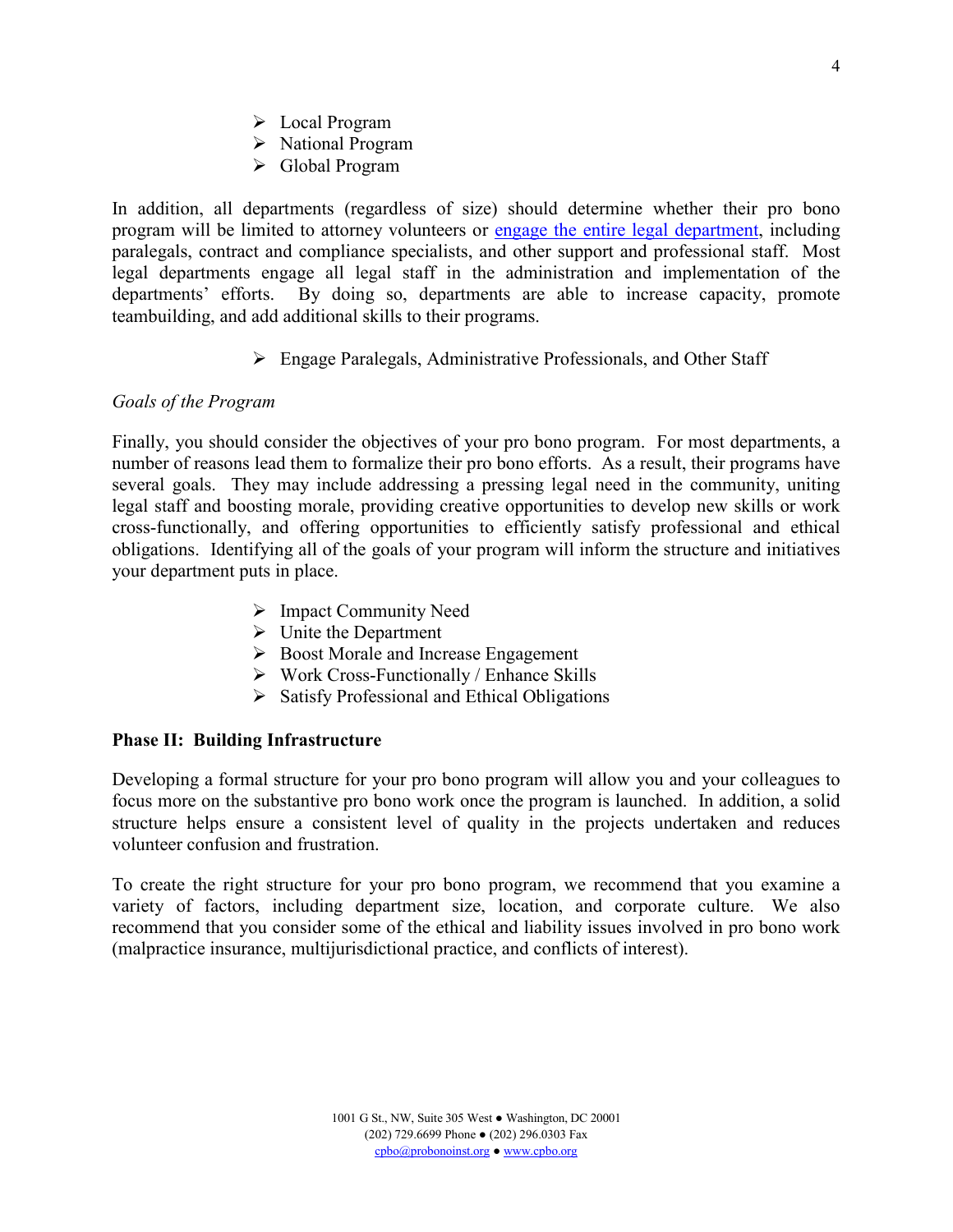## 5. Develop a Structure to Achieve Goals

## *Pro Bono Coordinator and Committee*

The first question you may have is who is going to create and maintain the structure to manage the pro bono program. Regardless of the size of your department or the type of the program you create, designating at least one person to direct and coordinate the management of the pro bono program is essential. This person works to establish the pro bono program structure, sometimes with the assistance of a pro bono committee. He or she is the primary point of contact for the pro bono program and generally administers the program. [\(Request Sample Job Description\)](mailto:cpbo@probonoinst.org?subject=Sample%20Job%20Description)

In addition, some legal departments form a pro bono committee or task force. These working groups are usually comprised of attorney and non-attorney staff, and often have representation from each office or other subgroup that the department may use for organization. Especially in larger departments, the committee can serve as a valuable resource and assist the pro bono chair or coordinator in the administration of the program, which may include tasks such as managing a listing of pro bono opportunities, disseminating information, overseeing logistical aspects of the program, communicating with partners, and planning recognition events. [\(Request Sample Job](mailto:cpbo@probononist.org?subject=Sample%20Job%20Responsibilities)  [Responsibilities\)](mailto:cpbo@probononist.org?subject=Sample%20Job%20Responsibilities)

Serving in these positions can be a great way for members of the legal department to get more involved and work with others with whom they would not typically interact.

- $\triangleright$  Designate a Coordinator(s)
- $\triangleright$  Form a Committee/Working Group

## *Professional Pro Bono Management*

While the vast majority of legal departments have volunteer coordinators or volunteer pro bono committees who run their programs, a small number of departments with more mature pro bono programs have engaged dedicated pro bono professionals to manage their programs. These dedicated pro bono professionals fall into many different molds, including full-time pro bono manager, attorney with both pro bono and business responsibilities, part-time independent contractor, and short-term legal fellow. Dedicated pro bono professionals may be tasked with strategic responsibilities (such as developing a signature project or implementing long-term goals), with operational responsibilities that relieve volunteers of some of the day-to-day administration of the program, or both. [\(Request Paper on Professionalization of In-House Pro](mailto:cpbo@probonoinst.org?subject=Professionalization%20of%20In-House%20Pro%20Bono)  [Bono\)](mailto:cpbo@probonoinst.org?subject=Professionalization%20of%20In-House%20Pro%20Bono)

## *Work Plan*

The next question you may have is how you will create the structure to manage the pro bono program. In addition to this guide, we have created a sample work plan that covers many of the items addressed herein and outlines tasks to consider as you build your pro bono program. [\(Request Sample Work Plan\)](mailto:cpbo@probonoinst.org?subject=Sample%20Work%20Plan) We encourage you to use this work plan as another guide and to tailor it as appropriate for your department and its pro bono program.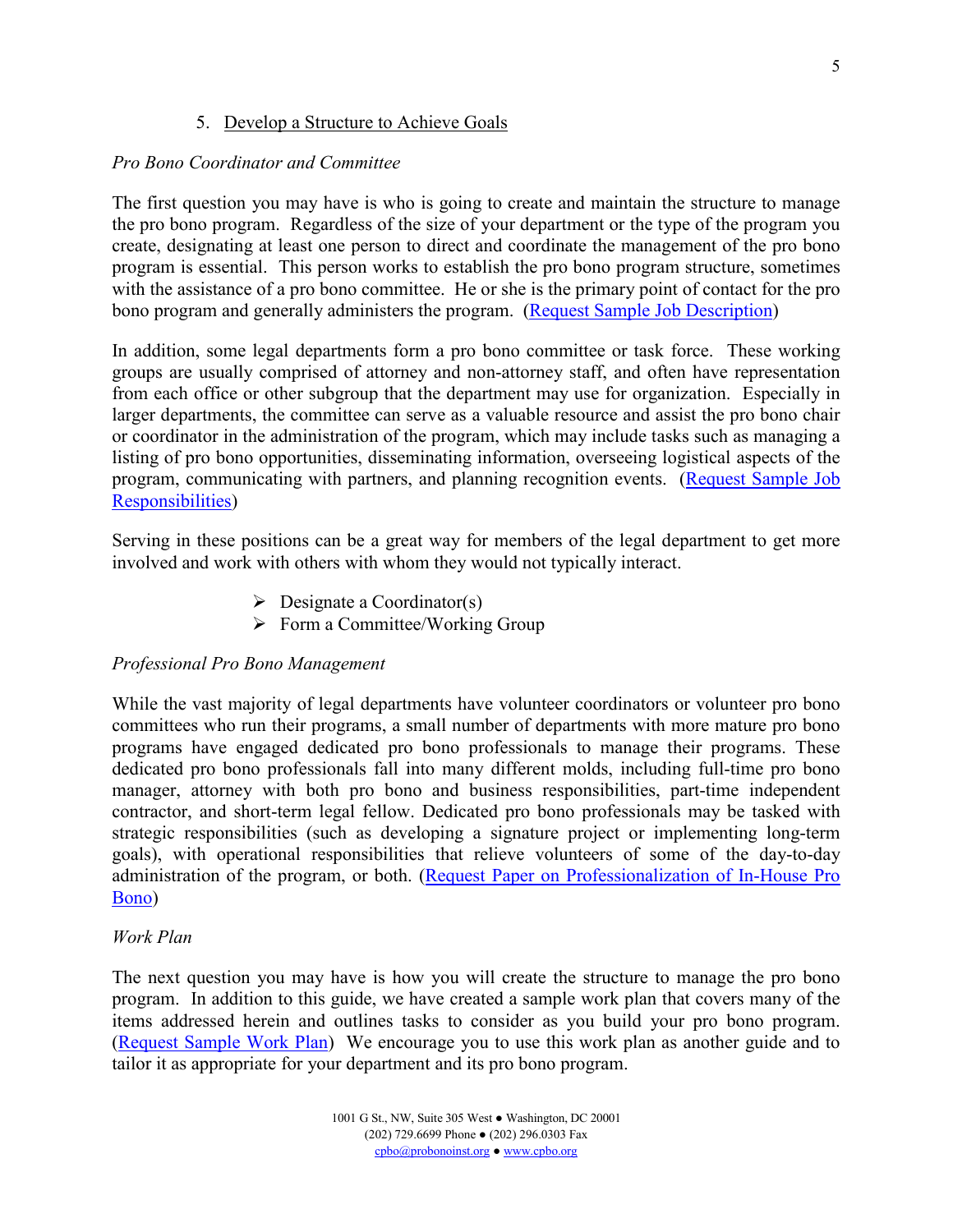#### *Intranet*

To help manage and organize their pro bono efforts, some departments add pro bono focused pages to existing intranet sites or create a pro bono intranet to house information about the program and keep track of the program's progress. An intranet site is a useful place to post pro bono opportunities, policies, form documents, training materials, and other relevant information. Creating a central location where legal staff can go to find answers to questions helps to ease administration of the pro bono program and provides a place to share success stories about your department's efforts.

## *Budget*

To support your work, you may need to determine the funds available to your in-house pro bono program. It does not take a lot of money to run a program, but it is not for free and, depending upon what you have in mind, there could be more expenses than you have considered. (See [Planning Your In-House Pro Bono Budget.](http://www.cpbo.org/document/planning-your-in-house-pro-bono-budget/))

## 6. Draft Documents

## *Policy and Procedures*

A pro bono policy can be a very effective tool in defining expectations and setting goals for your program. Whether or not your department chooses to adopt a policy depends on your objectives and departmental culture. Some departments, for instance, see no need for a pro bono policy because they view pro bono as falling under the company's general policy on volunteerism. Others have carefully outlined each element of their department's pro bono program in a separate policy.

In any case, volunteers will have questions and it is useful to put the answers to these questions in writing, whether as guidelines, an informal frequently asked questions document, or a more formal pro bono policy. (See [Form FAQs](http://www.cpbo.org/wp-content/uploads/2015/06/Pro-Bono-FAQs-Policy.pdf) and [Sample Policies.](http://www.cpbo.org/resources/sample-documents/)) This will provide clarity and direction to interested volunteers and legal staff. (See [Pro Bono Policy Questions to Ask](http://www.cpbo.org/wp-content/uploads/2012/01/Questions-to-Ask-Policy-10.31.17.pdf).)

- $\triangleright$  FAOs
- $\triangleright$  Pro Bono Policy
- $\triangleright$  Pro Bono Guidelines

## *Sample Matter Forms*

There may be other documents that you will need for the administration of your program. For instance, if members of the legal departments must request approval of projects, you may want a form for them to use in making such a request. ([Request Sample Intake Form](mailto:cpbo@probonoinst.org?subject=Sample%20Intake%20Form)) Then, if approved, you may need an engagement letter for direct representation matters. ([Request Form](mailto:cpbo@probonoinst.org?subject=Form%20Engagement%20Letter)  [Engagement Letter](mailto:cpbo@probonoinst.org?subject=Form%20Engagement%20Letter)) When the matter is over, we advise sending a termination letter to the client.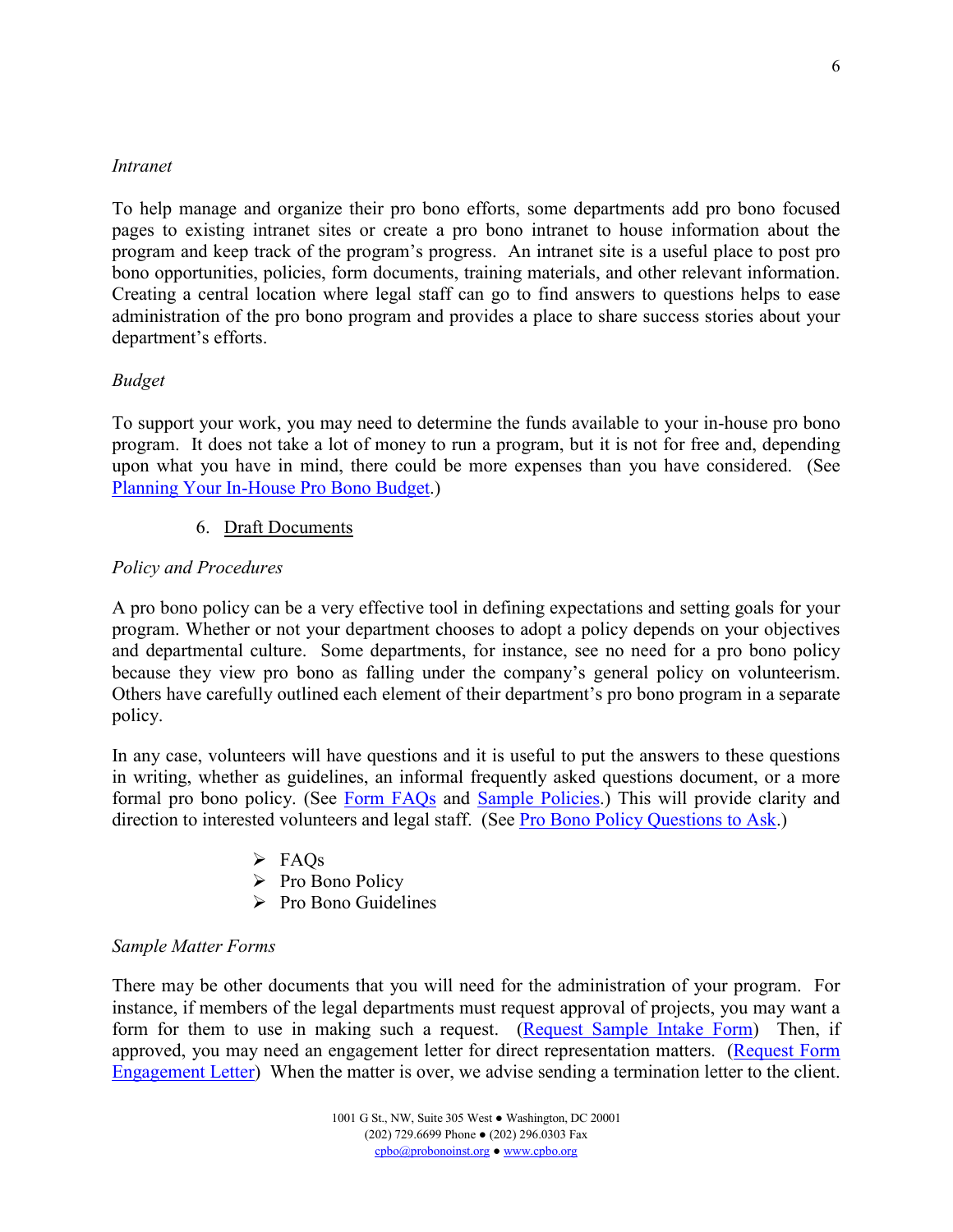7

([Request Form Termination Letter](mailto:cpbo@probonoinst.org?subject=Form%20Termination%20Letter)) You also may want to submit a matter closing form to the pro bono program's leadership. (Request S[ample Matter Closing Form](mailto:cpbo@probonoinst.org?subject=Sample%20Matter%20Closing%20Form))

- $\triangleright$  Intake Form
- **Engagement Letter**
- $\triangleright$  Termination Letter
- $\triangleright$  Matter Closing Form

# 7. Address Ethical and Liability Issues

There are several ethical and liability issues involved in pro bono work that a department must consider when structuring its program.

## *Right to Practice Restrictions*

Many in-house lawyers are not admitted to practice law in the jurisdictions where they work. Most states permit these lawyers to work for their employers, often through a registration or authorization process, but restrict the ability of these lawyers to provide pro bono services to underserved communities. Determine where the attorneys in your legal department are licensed and review the applicable state practice rules to make sure your program is in compliance with those rules. For a guide of important information regarding multi-jurisdictional practice issues in the pro bono context, see [Multijurisdictional Practice: In-House Pro Bono.](http://www.cpbo.org/wp-content/uploads/2021/01/MJP-guide-11.30.20.pdf)

- $\triangleright$  Chart Where Members of Your Department are Licensed
- $\triangleright$  Review Applicable State Rules
- Solution Consider Impact on Project Selection

# *Malpractice Insurance*

In-house attorneys providing pro bono work are not always covered under their companies' general indemnification policies or their insurance policies. Luckily, obtaining such insurance coverage is relatively easy and affordable, whether through the company's provider or through another organization that offers insurance coverage for pro bono work. In addition, many legal services providers offer insurance coverage to their pro bono volunteers, so affiliation with such groups will often resolve this issue. For a complete discussion on the range of available insurance options, please refer to [Professional Liability Insurance for In-House Pro Bono.](http://www.cpbo.org/insurance)

- $\triangleright$  Company's Indemnification Policy
- $\triangleright$  Pro Bono Insurance Policy
- $\triangleright$  Self-Insure
- **Equal Services Provider Insurance Policy**

# *Conflicts of Interest*

Generally, there are two types of conflicts of interest that legal departments should consider when forming a pro bono program: direct conflicts of interest and positional or business conflicts.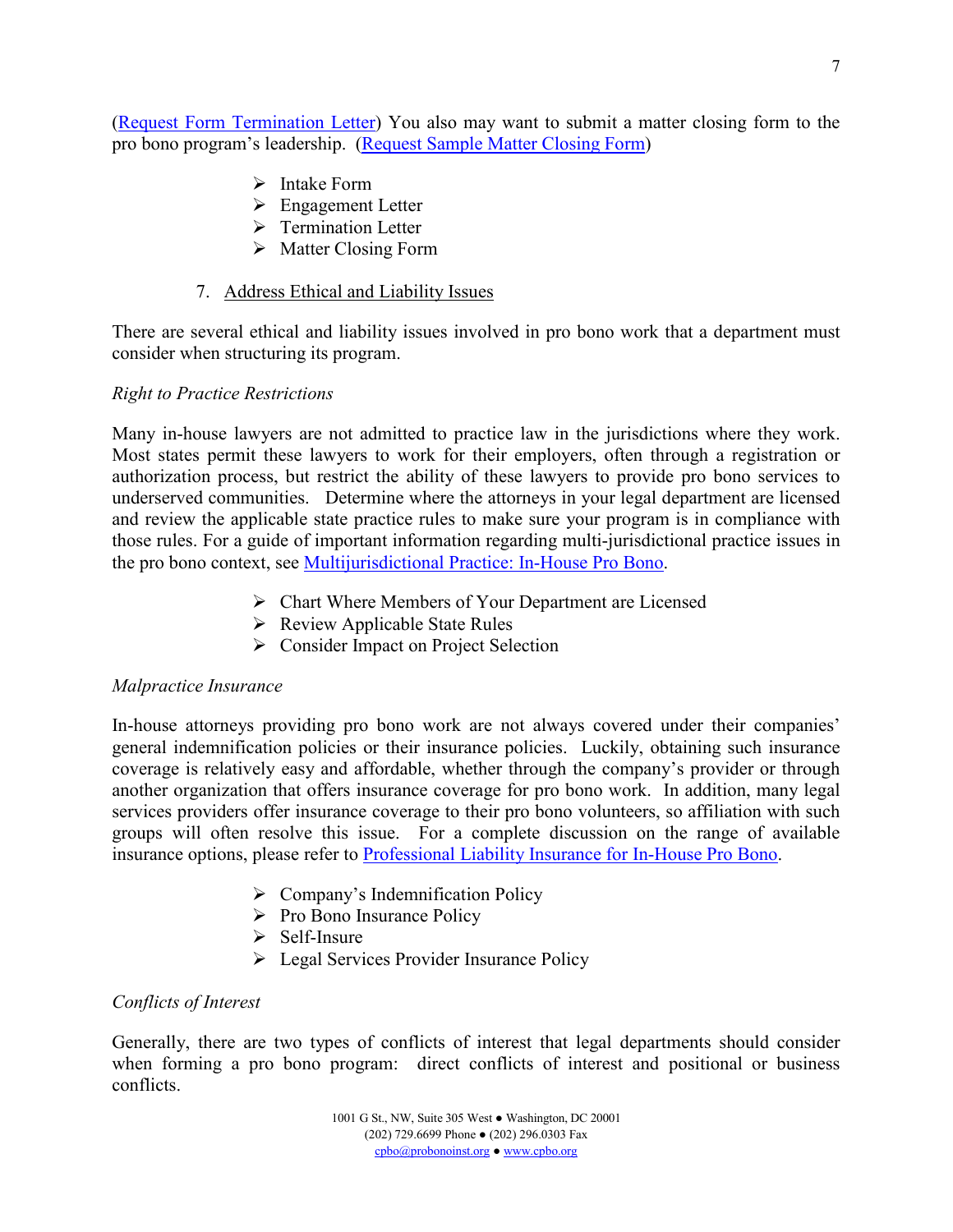Unlike law firms, which represent numerous clients with potentially adverse interests, in-house departments usually do not need complex clearing procedures to monitor direct conflicts. However, when it comes to pro bono work, direct conflicts may arise. This risk does not have to pose an intractable problem. With clear intake tracking procedures for pro bono matters and a good measure of common sense, your legal department should be able to avoid direct conflicts.

To prevent positional or business conflicts, it may be advisable for some legal departments to avoid certain types of pro bono matters. For example, banking institutions may decide to prohibit volunteers from handling certain consumer-law-related issues. Some legal departments have pro bono policies that clearly spell out their procedure for clearing and avoiding conflicts. Other departments leave it to the personal judgment of each attorney. The best approach for your department will depend on your company's line of business, culture, and available pro bono opportunities. [\(Request Sample Conflicts Provisions\)](mailto:cpbo@probonoinst.org?subject=Sample%20Conflicts%20Provisions)

- $\triangleright$  Direct Conflicts of Interest
- $\triangleright$  Business or Positional Conflicts of Interest

## 8. Secure Partnership Relationship

When you are ready, your legal department may want to explore establishing a pro bono partnership with one or more of your law firm affiliates or legal services providers for a variety of strategic reasons. First, law firms and legal services providers can train your attorneys in the relevant subject matter (family law, housing law, etc.), and also serve as a resource when complex issues arise. Second, your legal department may not have the resources to administer a large pro bono program, whereas, law firms and legal services providers are often able to provide the administrative support for pro bono projects, including the screening of potential cases. Third, legal services providers may also provide malpractice insurance.

You also might consider collaborating with other legal departments or with your local ACC Chapter, which can increase the number of volunteers available. It also spreads out administrative responsibilities over a larger group. Most importantly, you may have a greater impact on the issues you are trying to address in your community.

- Law Firm Partner
- **Executed Services Provider Partner**
- $\triangleright$  Collaboration with other Legal Departments

When forming a pro bono partnership, whether with a legal services provider, law firm, or another legal department, you should clarify and understand the expectations of all parties involved. Some departments have drafted memorandum to define the relationship. Other departments have taken a less formal approach, but require partner organizations to maintain regular communication with the departments' pro bono coordinator or committee. Ensuring the success of a pro bono partnership will require care and effort. (Request Sample Memorandum of [Understanding\)](mailto:cpbo@probonoinst.org?subject=Sample%20Memorandum%20of%20Understanding)

 $\triangleright$  Clarify Expectations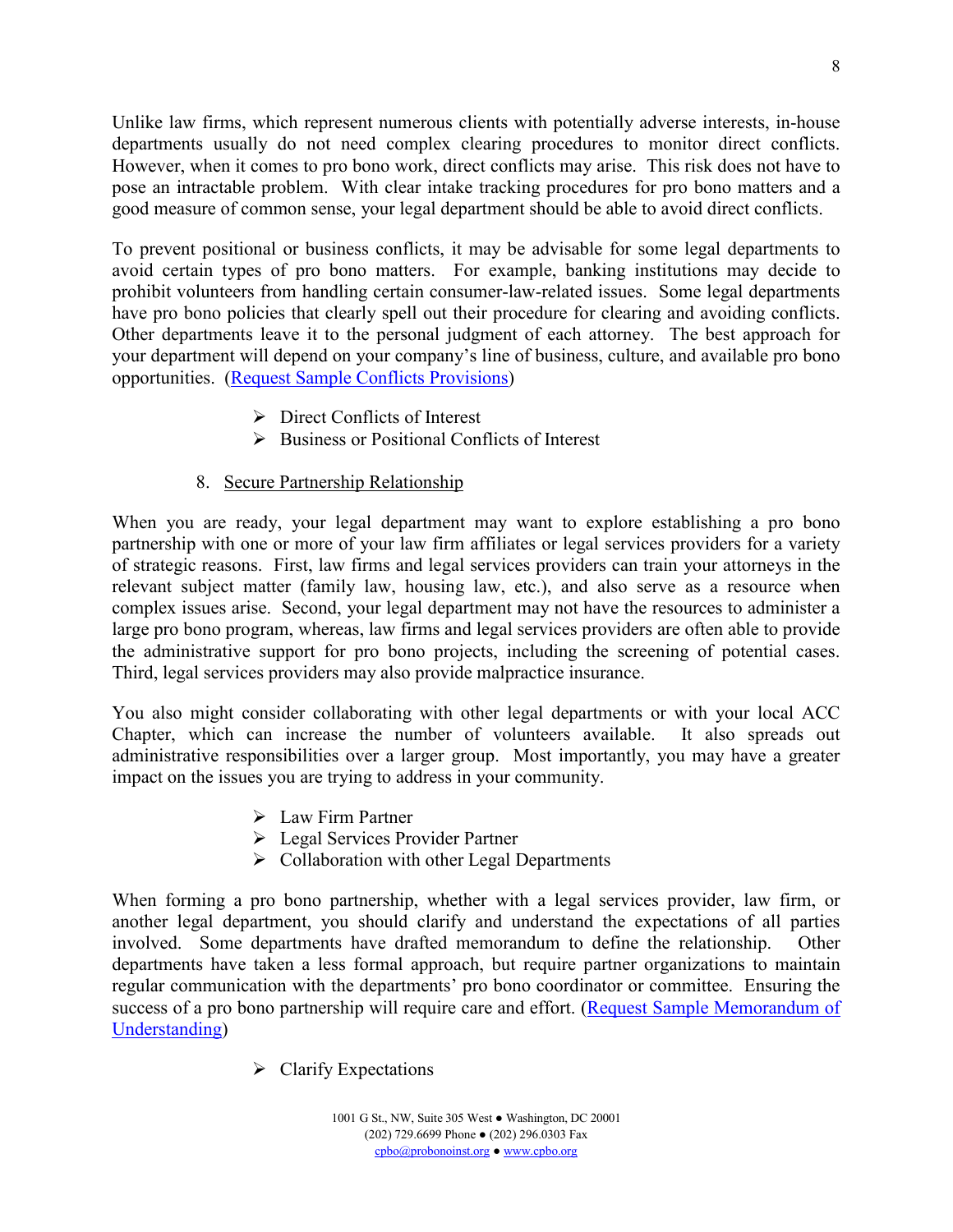- $\triangleright$  Communicate Regularly
- $\triangleright$  Draft Partnership Memorandum of Understanding

#### **Phase III: Implementation and Launch**

#### 9. Confirm Pro Bono Projects and Engagements

Selecting projects for your legal department can be challenging. There are a variety of available opportunities that range dramatically in terms of clients, area of law, type of case, and level of time commitment. Selecting among them involves balancing the interests and concerns of your company, department, and legal staff, with the needs of the communities in which you work, and the opportunities available. This can be a daunting task. The good news is that pro bono is not static and that programs can and should evolve over time.

#### *Finite and Manageable Pro Bono*

One common concern for in-house pro bono programs, particularly start up programs, is finding matters that fit the work demands of legal departments. Many in-house lawyers have unpredictable schedules which makes it desirable for their departments to identify and offer legal staff pro bono matters that are finite or reliably scheduled. Fortunately, these types of opportunities are available or can be put in place and range from telephone hotlines to brief advice clinics, like CPB[O's Clinic in a Box](http://www.cpbo.org/initiatives/clinic-in-a-box/)® program, to community legal education seminars. There also are many meaningful desktop pro bono projects that do not require travel and are ideal for legal staff in law departments located in areas not easily accessible to most pro bono opportunities or clients.

- $\triangleright$  Legal Hotlines
- $\triangleright$  Pro Bono Clinics
- $\triangleright$  Community Legal Education Seminars
- Desktop Pro Bono

#### *Longer Term Engagements*

While finite and time manageable pro bono engagements are important, you also should consider identifying longer term pro bono engagements. Just as there are many finite pro bono opportunities, there is a wealth of longer term projects that are ideal for legal departments, regardless of size. This includes traditional litigation based pro bono projects where volunteers provide direct representation to individual clients. It also includes policy advocacy, offering ongoing advice and counsel to nonprofit organizations or small business owners, and legal research projects. As your volunteers become more experienced and your program matures, providing legal staff longer term projects may become a significant goal.

- $\triangleright$  Policy Advocacy
- $\triangleright$  Direct Representation
- $\triangleright$  General Counsel Services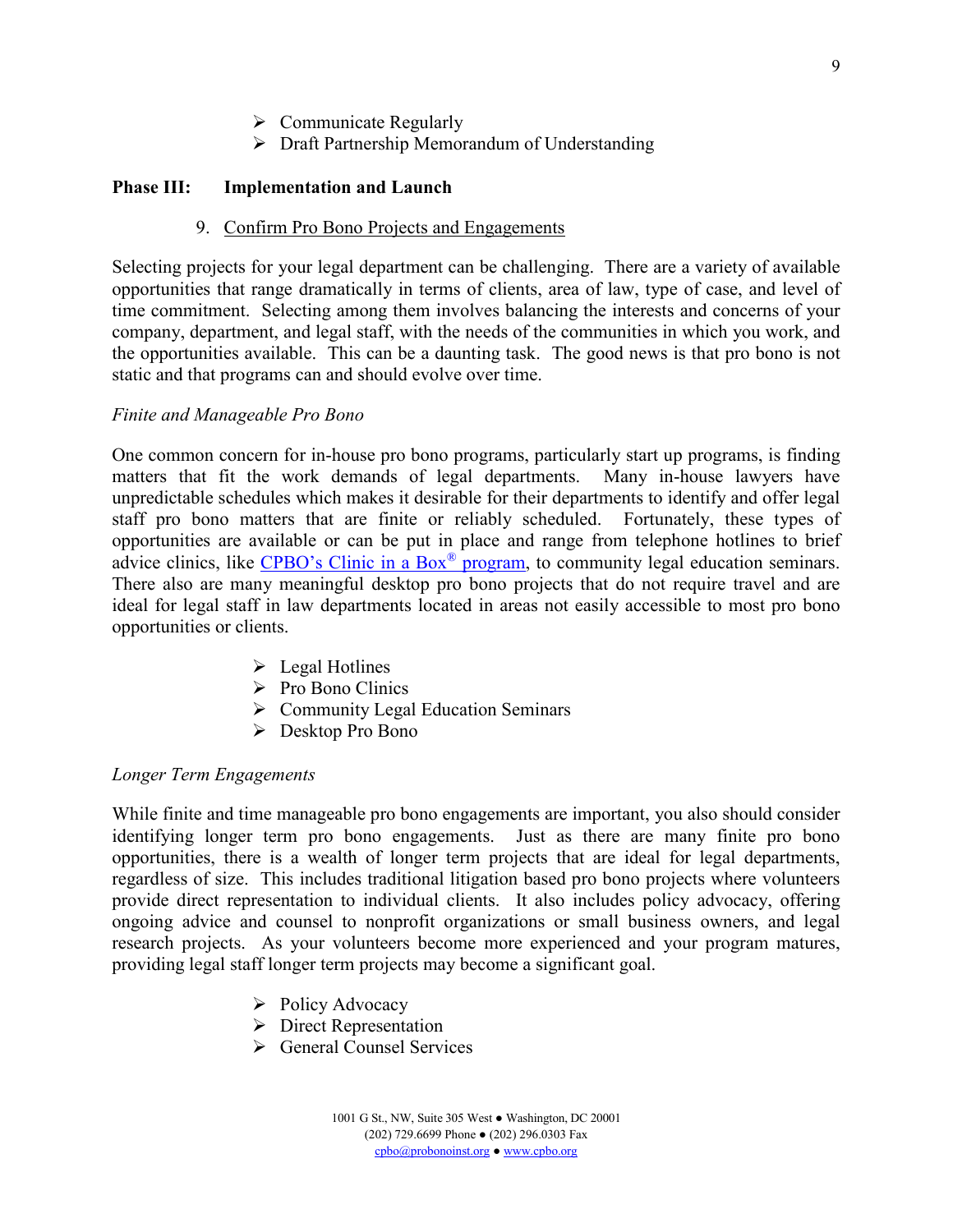#### *Training and Support*

To ensure that your volunteers are comfortable and well prepared to work on a pro bono engagement, you should offer training materials and programs. Most legal services providers and law firm pro bono partners can organize and host training opportunities for your department. Another way to provide support to your volunteers is to allow them to work in teams within the department. This also is a great way to involve non-lawyers in your pro bono matters.

- $\triangleright$  Pro Bono Partner Organizations
- $\triangleright$  Pro Bono Teaming

## 10. Engage Your Legal Department

Whether through your department's intranet, regular emails, an e-newsletter, award ceremonies at department meetings, videos, or an annual report, your program should develop a communications strategy to keep legal staff informed and engaged. There is no need to recreate the wheel; many legal departments utilize existing communications vehicles. The key is to use the most effective tools at your disposal and to integrate pro bono into the culture of your legal department, including working with your company's communication department to publicize the successes of your program, internally and externally.

You should not overlook the personal touch when engaging volunteers. Many in-house attorneys and legal staff may be nervous about providing pro bono services. Hearing stories from those who volunteer will inspire others and will confirm that it is possible – legal staff can use their unique skills to make a difference.

- $\triangleright$  Intranet
- $\triangleright$  Emails
- $\triangleright$  Newsletters
- $\triangleright$  Awards
- $\triangleright$  Videos
- Annual Report
- $\triangleright$  Personal Appeals

# 11. Measure the Impact of Your Pro Bono Program

It is important that departments measure the success of their programs. Metrics is the practice of measuring and evaluating effectiveness, and CPBO advocates the application of this wellestablished business principle to in-house pro bono work. We recommend measuring the success of your program in three areas: core performance and productivity, benefits to the clients and community, and benefits to the company. [\(Request Metrics Toolkit\)](mailto:cpbo@probonoinst.org?subject=Metrics%20Toolkit) We also encourage companies to join the [Corporate Pro Bono Challenge®](http://www.cpbo.org/cpbo-challenge/) initiative, which was designed by CPBO to identify, benchmark, and communicate a company's commitment to pro bono service. (See [Challenge FAQs](http://www.cpbo.org/cpbo-challenge/cpbo-challenge-faqs/) and [List of Challenge Signatories.](http://www.cpbo.org/cpbo-challenge/list-of-challenge-signatories/))

**►** Core Performance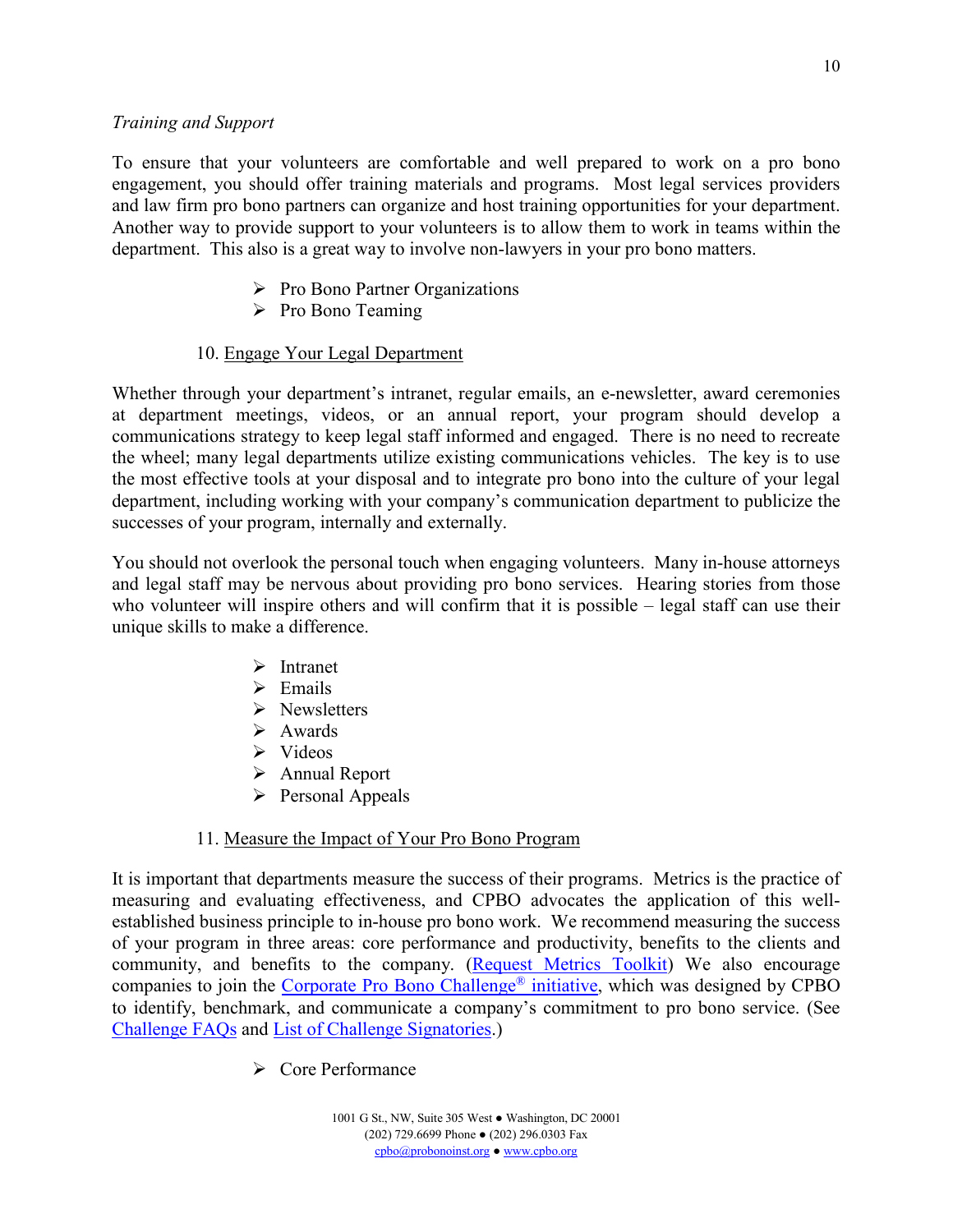- $\triangleright$  Social Good Benefits
- $\triangleright$  Business Benefits
- $\triangleright$  Corporate Pro Bono Challenge<sup>®</sup> Initiative

There are a number of tools you can use to measure the success of your program, including requesting information from volunteers through online reporting systems, surveys, closing matter forms, and self-evaluations or performance reviews. ([Request Sample Matter Outcome Form](mailto:cpbo@probonoinst.org?subject=Sample%20Matter%20Outcome%20Form)) We also encourage departments to revise existing systems to include pro bono to make tracking pro bono easier.

- Matter Management System
- $\triangleright$  Closing Forms
- $\triangleright$  Surveys
- $\triangleright$  Self-Evaluation Reviews

#### 12. Launching Your Program

Many departments elect to host kick-off events, such as a pro bono lunch or reception, at which the general counsel offers his or her endorsement of the newly launched program. At the event, you can introduce future volunteers to the pro bono committee members, discuss the goals of the program, and explain to attorneys and other legal department staff the procedure for taking on pro bono projects. You may also invite local law firms and legal services providers to give presentations regarding available pro bono opportunities.

To provide momentum, your launch should include clearly defined next steps for volunteers to ensure that they are engaged and to promote involvement. You may decide to announce upcoming training programs or pro bono opportunities or to integrate training into your program launch. A few departments have hosted pro bono clinics at the launch of their program. That is one way to generate enthusiasm and, if repeated on an annual or semi-annual basis, maintain program momentum.

- $\triangleright$  Highlight Management Support for the Program
- Discuss Goals and Provide Information
- $\triangleright$  Encourage Involvement with Next Steps

#### **Post Launch: Evaluate and Assess**

Now that your program is launched, we encourage you to revisit it periodically to reassesses, reevaluate, and, if necessary, restructure. You may discover that your goals for the program have changed, that it is time to identify new opportunities in the community, create new partnership relationships or expand the breadth of pro bono opportunities your company provides. You may have new questions and concerns. CPBO offers a range of information, materials, and support for departments that are expanding or maturing their pro bono effort.

\* \* \*